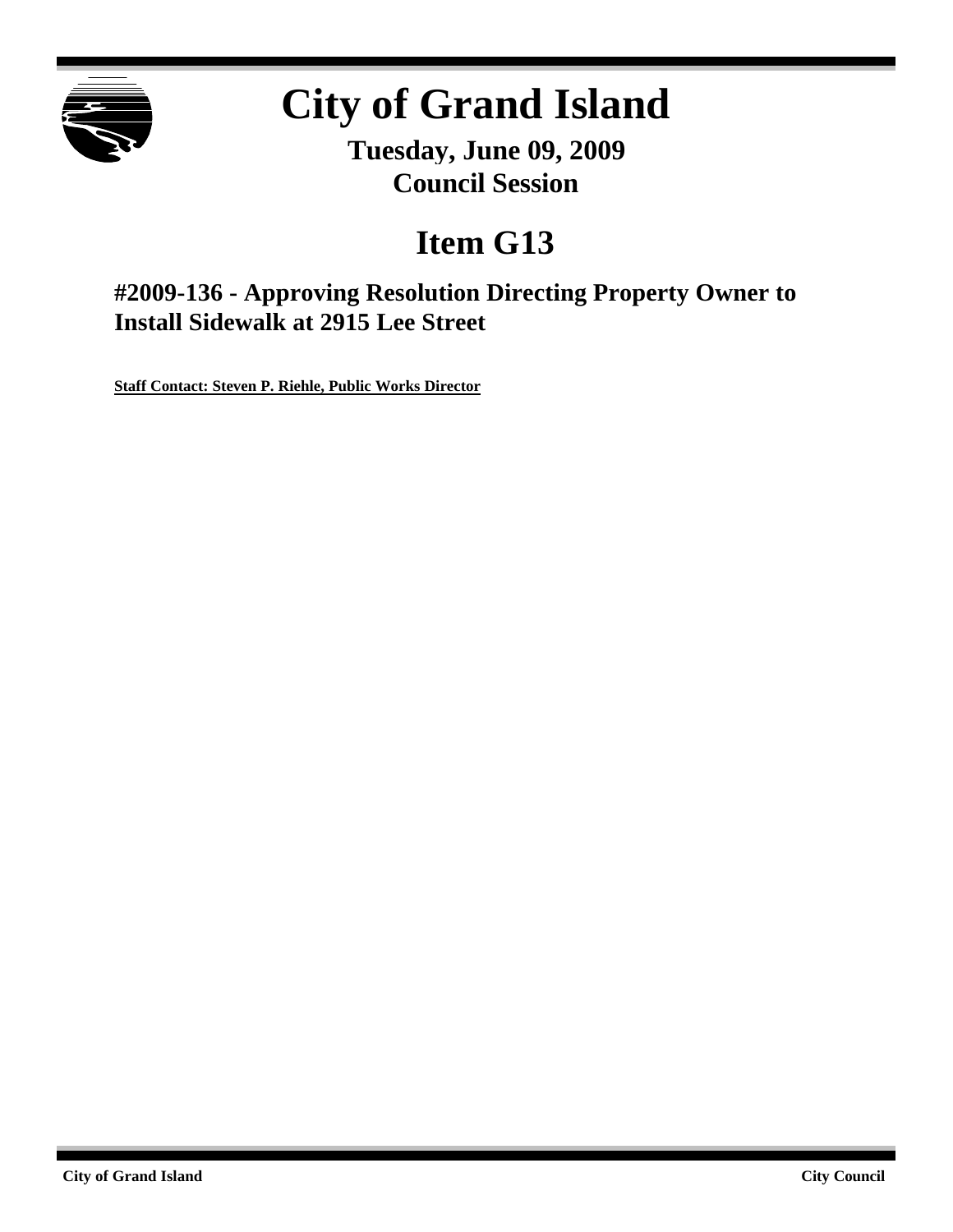### **Council Agenda Memo**

| <b>From:</b>                   | Steven P. Riehle, Public Works Director                                              |
|--------------------------------|--------------------------------------------------------------------------------------|
| <b>Meeting:</b>                | June 9, 2009                                                                         |
| Subject:                       | <b>Resolution Directing Property Owner to Install Sidewalk</b><br>at 2915 Lee Street |
| <b>Item <math>\#</math>'s:</b> | $G-13$                                                                               |
| $Presenter(s):$                | Steven P. Riehle, Public Works Director                                              |

#### **Background**

The property owner at 2915 Lee Street built a circle drive and a public sidewalk was not installed between the circle drive.

On May 14, 2009 a letter was sent to Sean L. and Mikki M. McNelis concerning required sidewalk installation at 2915 Lee Street (Lot 1, Northview Fourth Subdivision, City of Grand Island, Hall County, Nebraska), per both the subdivision agreement and the building permit. The letter stated the sidewalk installation needed to be completed by June 1, 2009.

Letters were also sent to the property owners, by the Building Department, on August 14, 2008, September 18, 2008 and December 17, 2008 requesting completion of the building inspections for full compliance with the building permit.

#### **Discussion**

The Public Works Department is requesting that a resolution be passed giving the property owner 15 days to obtain the sidewalk permit and 15 days from issuance of such permit to install the sidewalk at 2915 Lee Street (Lot 1, Northview Fourth Subdivision, City of Grand Island, Hall County, Nebraska), as this is required by the signed subdivision agreement.

If the property owner fails to either obtain the sidewalk permit in the 15 day timeframe or complete the required sidewalk installation 15 days after such permit is issued, the City of Grand Island will take steps to make the required installation with all costs being the responsibility of the property owner.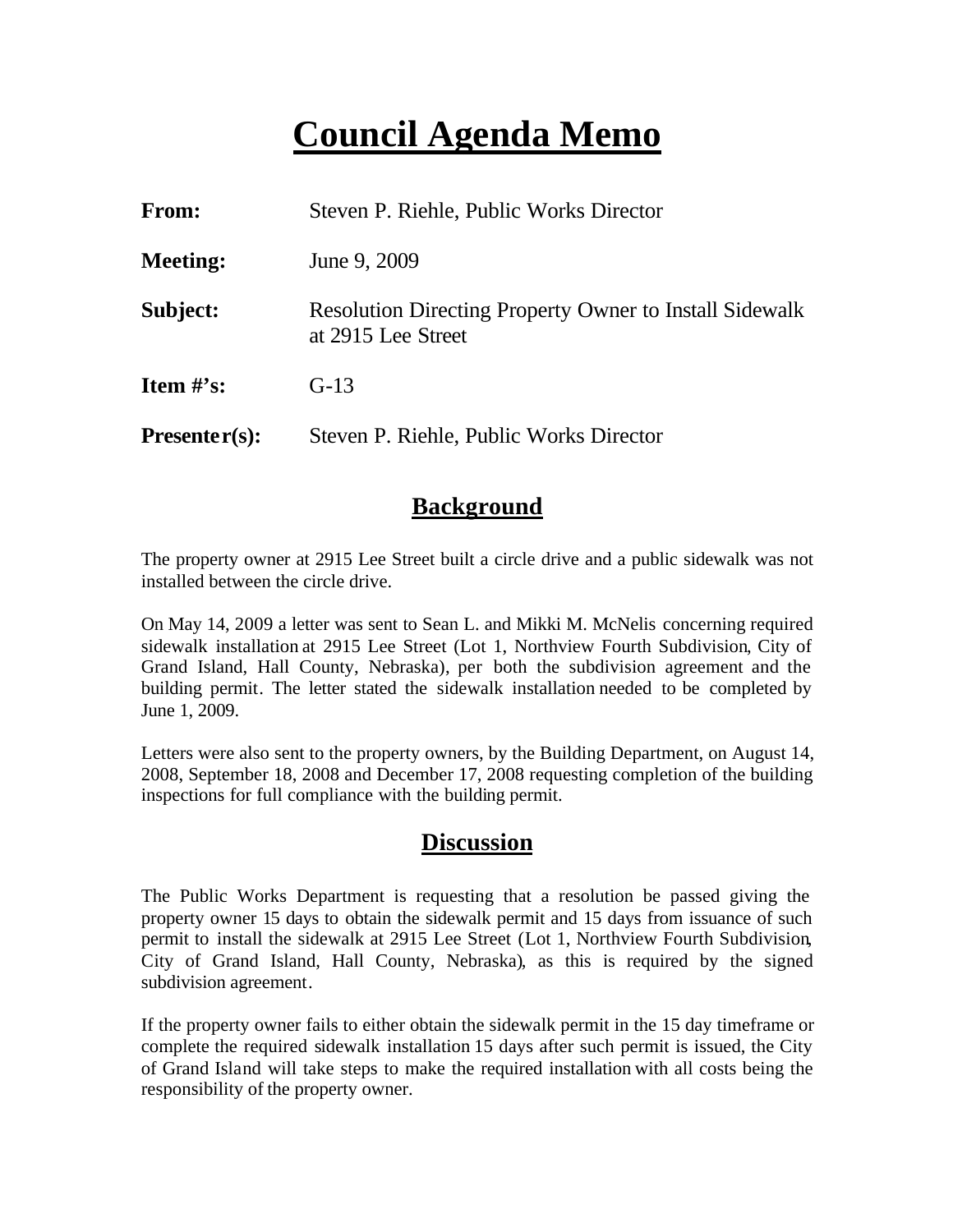### **Alternatives**

It appears that the Council has the following alternatives concerning the issue at hand. The Council may:

- 1. Move to approve
- 2. Refer the issue to a Committee
- 3. Postpone the issue to future date
- 4. Take no action on the issue

#### **Recommendation**

City Administration recommends that the Council approve a resolution directing the property owner to install sidewalk on the property located at 2915 Lee Street (Lot 1, Northview Fourth Subdivision, City Of Grand Island, Hall County, Nebraska).

#### **Sample Motion**

Move to approve a resolution directing the property owner to obtain a sidewalk permit within 15 days and within 15 days of such permit issuance to complete the required sidewalk installation on the property located at 2915 Lee Street (Lot 1, Northview Fourth Subdivision, City of Grand Island, Hall County, Nebraska) and if the property owner fails to do so, the City will have the work done and assess the property.